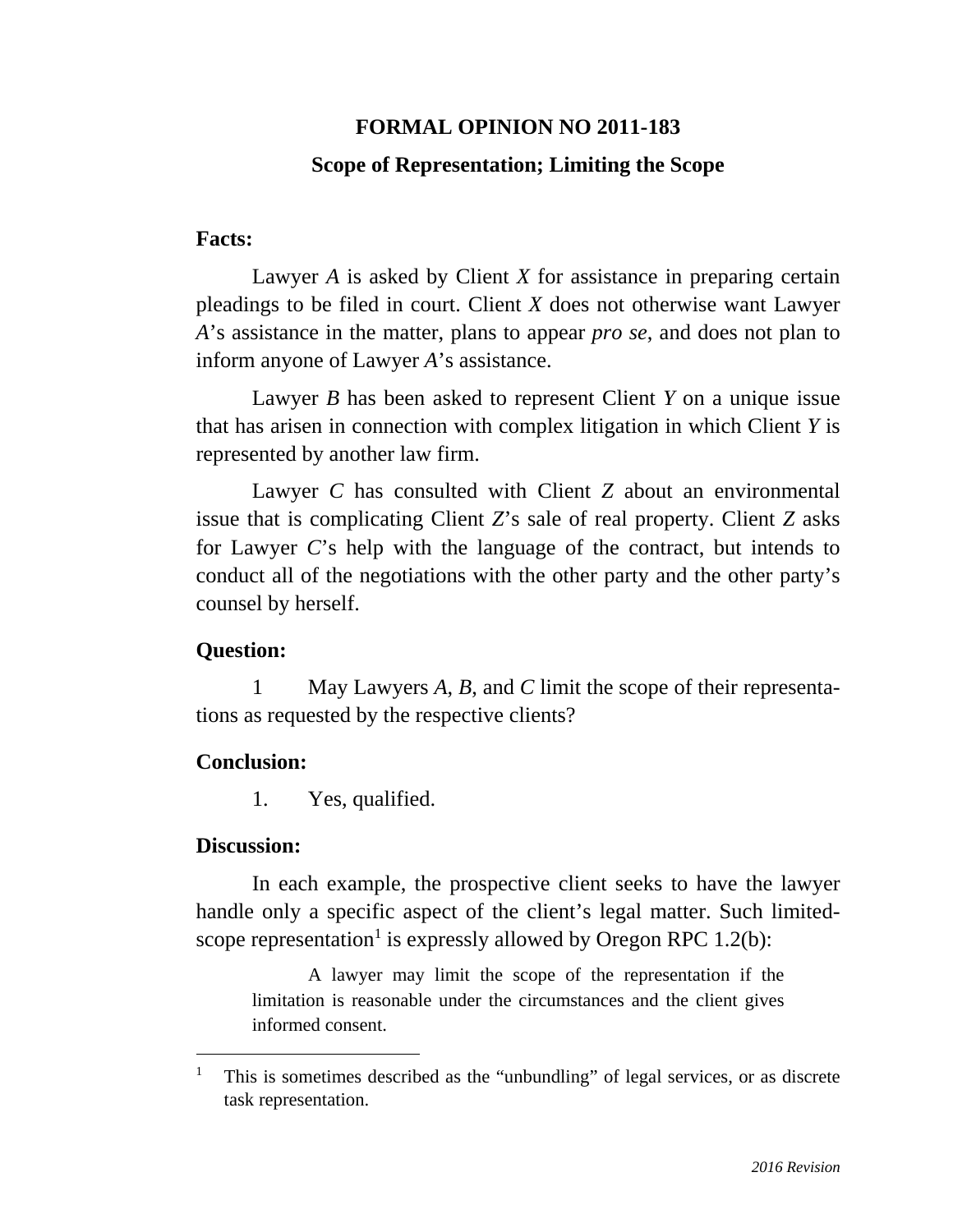As the examples herein reflect, a lawyer may limit the scope of his or her representation to taking only certain actions in a matter (e.g., Lawyer *A*'s drafting or reviewing pleadings), or to only certain aspects of, or issues in, a matter (e.g., Lawyer *B*'s representation on a unique issue in litigation, or Lawyer *C*'s advising in a single issue in a transactional matter). In order to limit the scope of the representation, Oregon RPC 1.2 requires that (1) the limitation must be reasonable under the circumstances, and  $(2)$  the client must give informed consent.<sup>2</sup>

With respect to the requirement that the limitations of the representation be reasonable, comment [7] to ABA Model RPC 1.2 offers the following guidance:

If, for example, a client's objective is limited to securing general information about the law the client needs in order to handle a common and typically uncomplicated legal problem, the lawyer and client may agree that the lawyer's services will be limited to a brief telephone consultation. Such a limitation, however, would not be reasonable if the time allotted was not sufficient to yield advice upon which the client could rely. Although an agreement for a limited representation does not exempt a lawyer from the duty to provide competent representation, the limitation is a factor to be considered when determining the legal knowledge, skill, thoroughness and preparation reasonably necessary for the representation.

The second requirement of Oregon RPC 1.2 is the client's informed consent to the limited scope representation. Oregon RPC 1.0(g) defines informed consent as:

[T]he agreement by a person to a proposed course of conduct after the lawyer has communicated adequate information and explanation about the material risks of and reasonably available alternatives to the proposed course of conduct.

 $\overline{a}$ 

<sup>2</sup> A lawyer providing a limited scope of services must be aware of and comply with any applicable law or procedural requirements. For example, if Lawyer *A* drafts pleadings for Client *X*, the pleadings would need to comply with Uniform Trial Court Rule (UTCR) 2.010(7), which requires a Certificate of Document Preparation by which a *pro se* litigant indicates whether he or she had paid assistance in selecting and completing the pleading.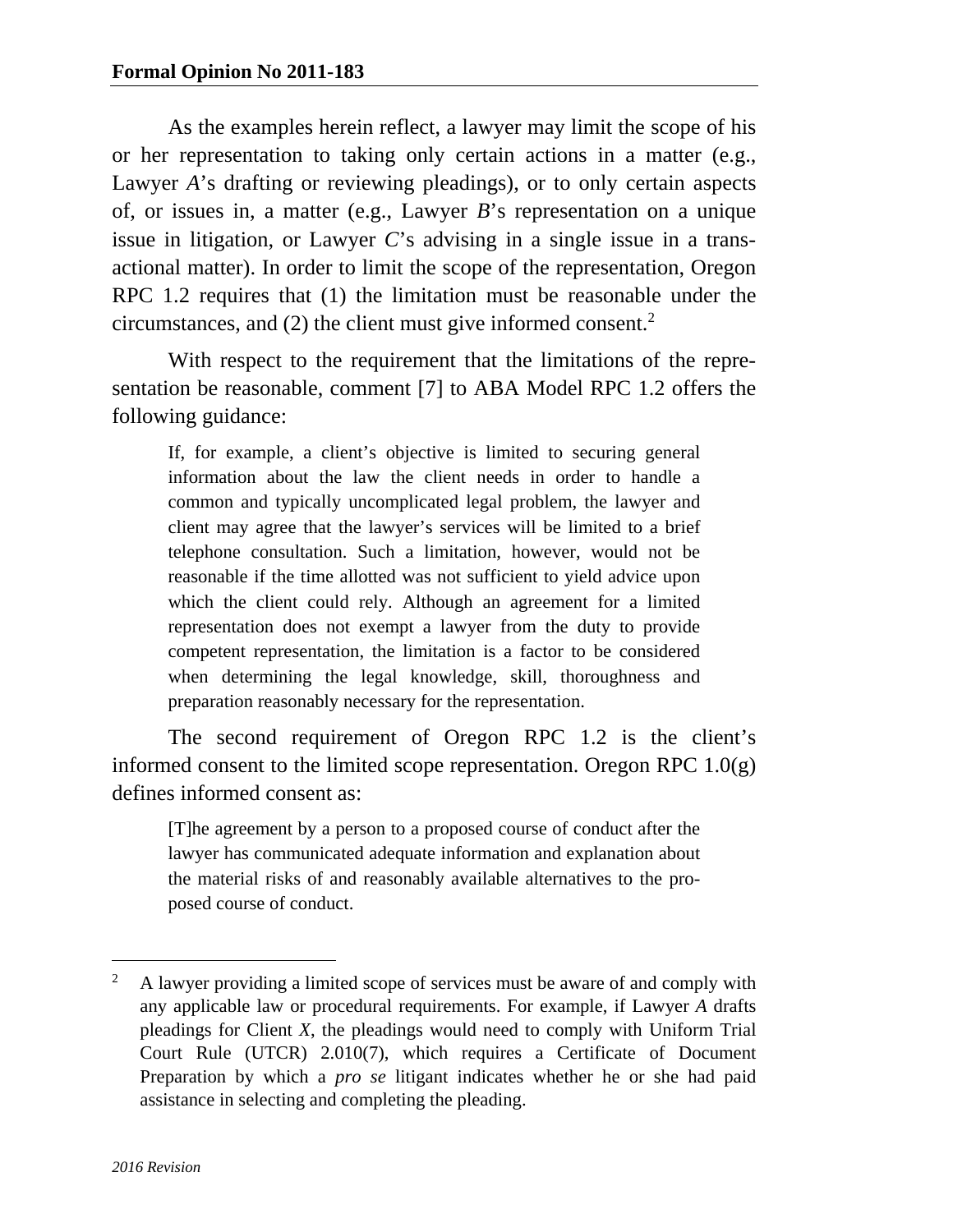Obtaining the client's informed consent requires the lawyer to explain the risks of a limited-scope representation. Depending on the circumstances, those risks may include that the matter is complex and that the client may have difficulty identifying, appreciating, or addressing critical issues when proceeding without legal counsel.3 One "reasonably available alternative" is to have a lawyer involved in each material aspect of the legal matter. The explanation should also state as fully as reasonably possible what the lawyer will not do, so as to prevent the lawyer and client from developing different expectations regarding the nature and extent of the limited-scope representation.

By way of example, Oregon RPC 4.2 generally prohibits a lawyer from communicating with a person if the lawyer has actual knowledge that the person is represented by a lawyer on the subject of the communication.4 Mere knowledge of the limited-scope representation may not be

4 Oregon RPC 4.2 provides that:

-

In representing a client or the lawyer's own interests, a lawyer shall not communicate or cause another to communicate on the subject of the representation with a person the lawyer knows to be represented by a lawyer on that subject unless:

 (a) the lawyer has the prior consent of a lawyer representing such other person;

 (b) the lawyer is authorized by law or by court order to do so; or

 (c) a written agreement requires a written notice or demand to be sent to such other person, in which case a copy of such notice or demand shall also be sent to such other person's lawyer.

*See, e.g.*, OSB Formal Ethics Op No 2005-6 (discussing communicating with a represented party in general); OSB Formal Ethics Op No 2005-80 (rev 2016); *In* 

<sup>3</sup> A limited-scope representation does not absolve the lawyer from any of the duties imposed by the Oregon Rules of Professional Conduct (RPCs) as to the services undertaken. For example, the lawyer must provide competent representation in the limited area, may not neglect the work undertaken, and must communicate adequately with the client about the work. *See, e.g.*, Oregon RPC 1.1; Oregon RPC 1.3; Oregon RPC 1.4. Likewise, a lawyer providing limited assistance to a client must take steps to ensure there are no conflicts of interest created by the representation. *See, e.g.*, Oregon RPC 1.7; Oregon RPC 1.9.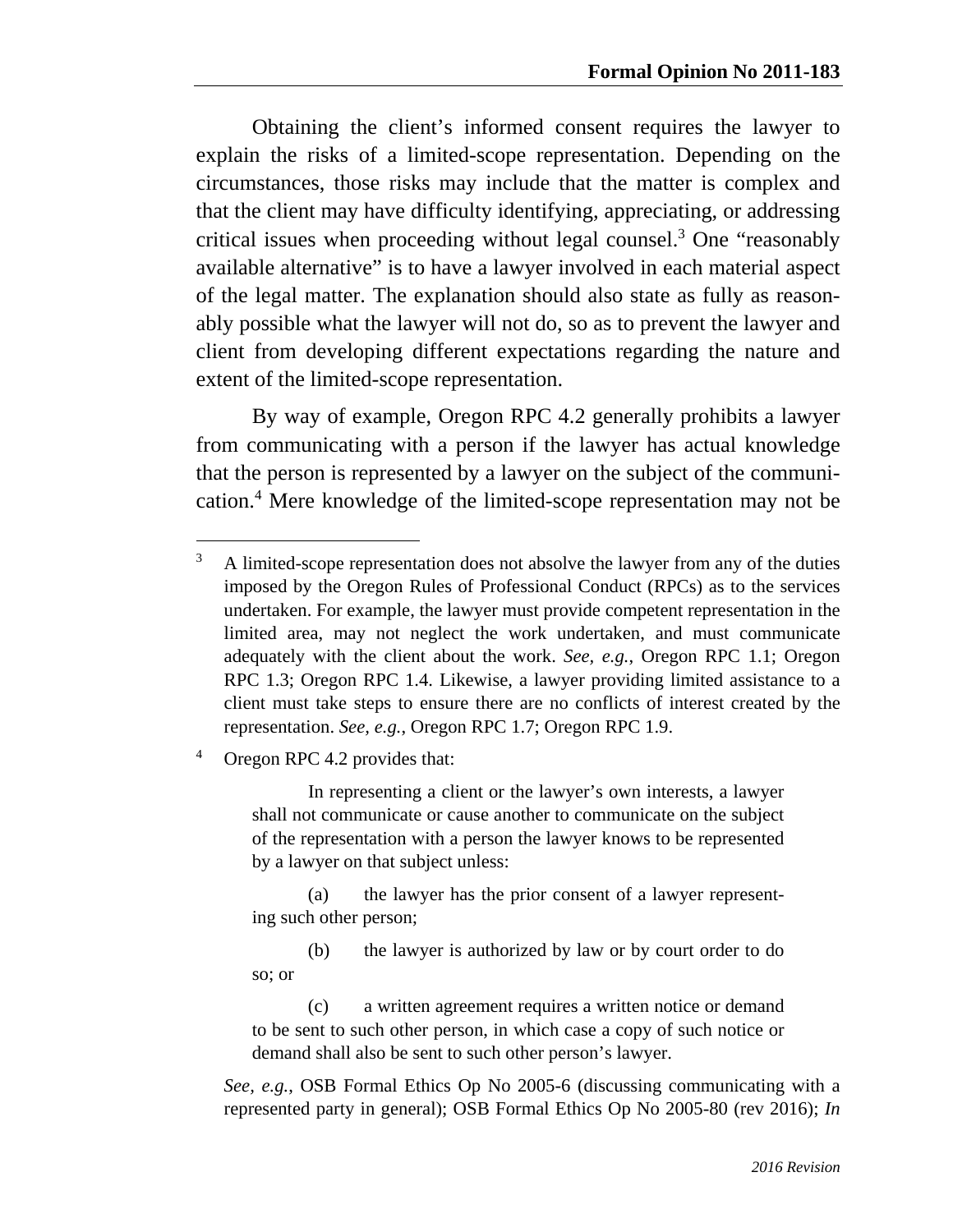$\overline{a}$ 

sufficient to invoke an obligation under Oregon RPC 4.2.<sup>5</sup> Accordingly, the lawyer providing the limited-scope representation should communicate the limits of Oregon RPC 4.2 with the client. If the client wants the protection of communication only through the lawyer on some or all issues, then the lawyer should be sure to communicate clearly to opposing counsel the scope of the limited representation and the extent to which communications are to be directed through the lawyer.<sup>6</sup>

*re Newell*, 348 Or 396, 234 P3d 967 (2010) (reprimanding lawyer for communicating in a civil case with a person known to be represented by a criminal defense lawyer on the same subject). See also Oregon RPC 1.0(h), which provides: "'Knowingly,' 'known,' or 'knows' denotes actual knowledge of the fact in question . . . ."

- 5 *See, e.g.*, Colorado RPC 4.2 cmt [9A] ("[a] pro se party to whom limited representation has been provided . . . is considered to be unrepresented for purposes of this Rule unless the lawyer has knowledge to the contrary"); Los Angeles County Bar Association Formal Ethics Op No 502 (1999) ("[s]ince Attorney is not counsel of record for Client in the litigation . . . the opposing attorney is entitled to address Client directly concerning all matters relating to the litigation, including settlement of the matter"); Missouri Supreme Court Rule 4-1.2(e) ("[a]n otherwise unrepresented party to whom limited representation is being provided or has been provided is considered to be unrepresented for purposes of communication under Rule 4-4.2 and Rule 4-4.3 except to the extent the lawyer acting within the scope of limited representation provides other counsel with a written notice of a time period within which other counsel shall communicate only with the lawyer of the party who is otherwise self-represented"); DC Bar Ethics Op No 330 (2005) ("Even if the lawyer has reason to know that the *pro se* litigant is receiving some behind-the-scenes legal help, it would be unduly onerous to place the burden on that lawyer to ascertain the scope and nature of that involvement. We therefore believe that the most reasonable course for an attorney dealing with a party who is proceeding *pro se* is to treat the party as not having legal representation, unless and until the party or a lawyer for the party provides reasonable notice that the party has obtained legal representation.").
- 6 While not required, it may be advisable to clarify the scope of the limited-scope representation in writing to opposing counsel. *Cf.* Washington RPC 4.2 cmt [11] (providing "[a] person not otherwise represented to whom limited representation is being provided or has been provided in accordance with Rule 1.2(c) is considered to be unrepresented for purposes of this Rule unless the opposing lawyer knows of, or has been provided with, a written notice of appearance under which, or a written notice of time period during which, he or she is to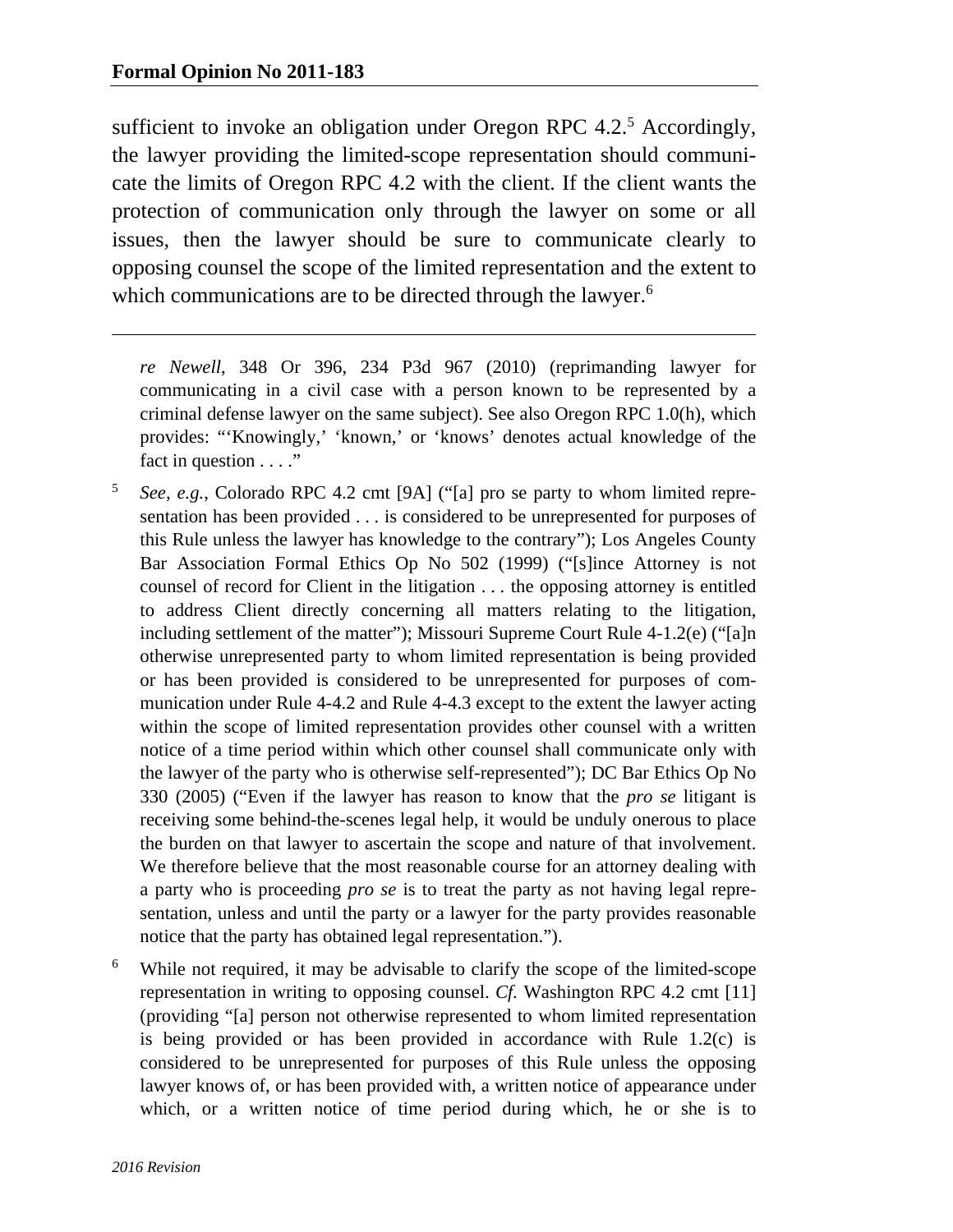In the case of Lawyer *A*, even if the lawyer's participation was announced in compliance with court rules (such as by compliance with UTCR 2.010(7)), Oregon RPC 4.2 would not be implicated because Lawyer *A* is not counsel of record and the limited assistance in preparing pleadings is not evidence that Lawyer *A* represents Client *X* in the matter.<sup>7</sup> In the case of Lawyer  $C$ , the lawyer should make clear to Client *Z* that that the limited-scope representation does not include communication with the opposing counsel.

Finally, while the client's informed consent to the limited-scope representation is not generally required to be in writing, $\delta$  an effective written engagement letter minimizes any such risks if it "specifically describe[s] the scope of the representation, how the fee is to be

communicate only with the limited representation lawyer as to the subject matter within the limited scope of the representation").

 $\overline{a}$ 

7 *See, e.g.*, Kansas Bar Association Ethics Op No 09-01 (2009): "Attorneys who provided limited representation must include on any pleadings a legend stating 'Prepared with Assistance of Counsel.'" But "[a]n attorney who receives pleadings or documents marked with the legend 'Prepared with Assistance of Counsel' has no duty to refrain from communicating directly with the *pro se* party, unless and until the attorney has reasonable notice that the *pro se* party is actually represented by another lawyer in the matter beyond the limited scope of the preparation of pleadings or documents, or the opposing counsel actually enters an appearance in the matter."

*See also* State Bar of Nevada Formal Advisory Op No 34 (rev 2009) (an ostensibly *pro se* litigant assisted by a "ghost-lawyer" is to consider the *pro se* litigant "unrepresented" for purposes of the RPCs, which means that the communicating attorney must comply with RPC 4.3 governing communications with unrepresented persons).

8 Since Oregon RPC 1.2 does not require a writing, Oregon RPC 1.0 does not require a recommendation to consult independent counsel. It is worth noting, however, that if the lawyer is providing a limited-scope representation with respect to a contingency matter, such an arrangement would need to be in writing. *See* ORS 20.340. *See also Fee Agreement Compendium* ch 8 (contingent-fee agreement) (Oregon CLE 2007).